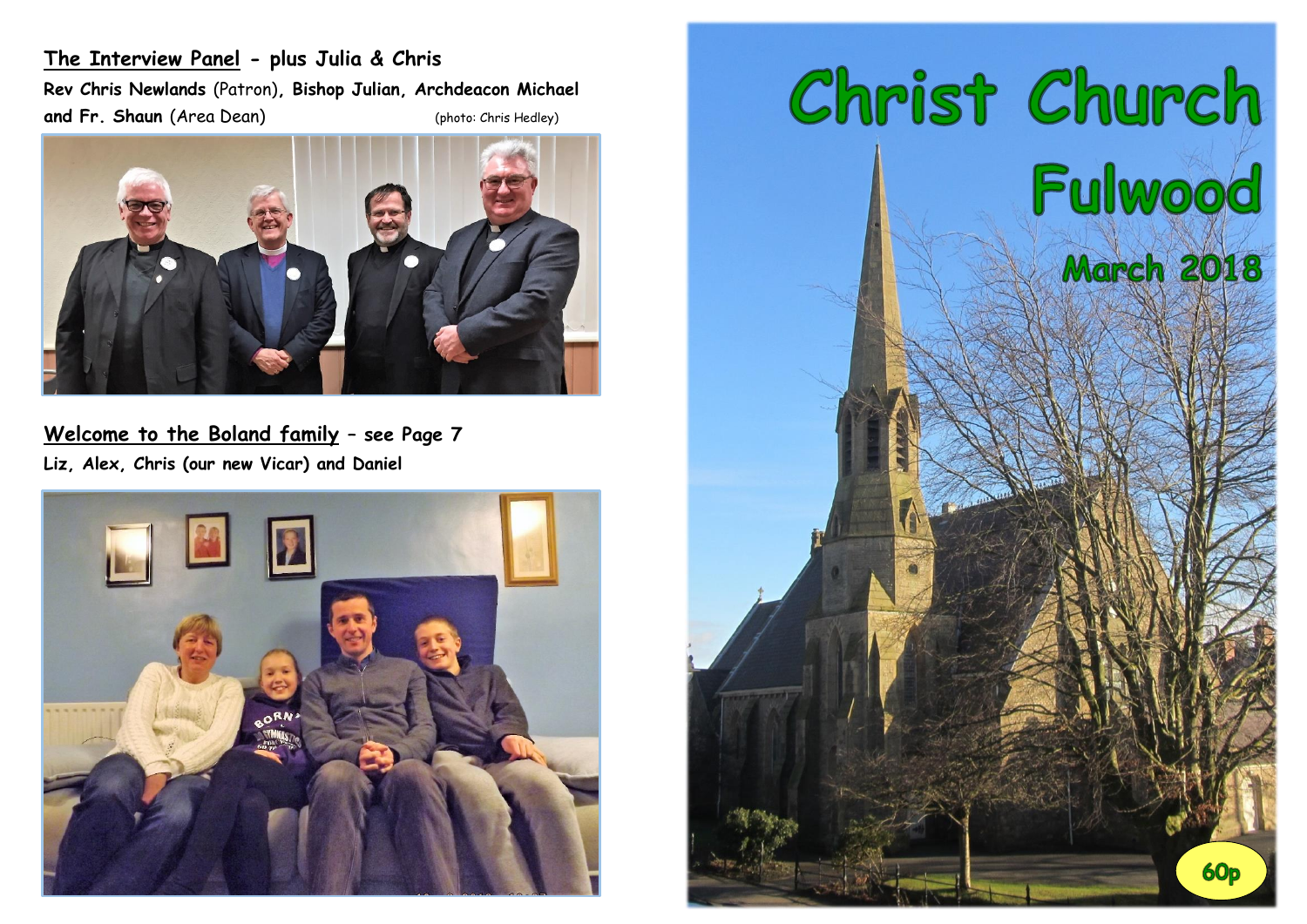**Christ Church Victoria Rd Fulwood PR2 8NE**

**Website:** www.christchurchfulwood.org Vicar: [Church is presently in a Vacancy - see Pg7] Tel: 719210 **e**-**mail:** [fulwoodparish@gmail.com](mailto:fulwoodparish@gmail.com)

| Curate:                                    | Rev Phil Maudsley | Garstone Croft                                                  | Tel: 383490       |  |
|--------------------------------------------|-------------------|-----------------------------------------------------------------|-------------------|--|
|                                            | e-mail:           | philmaudsley7@gmail.com                                         |                   |  |
| Reader:                                    | Mandy Stanton     | Victoria Road                                                   | Tel: 774081       |  |
|                                            | e-mail:           | mandy.stanton@blackburn.anglican.org                            |                   |  |
| Parish Administrator                       | [Margaret Brown]  | Parish Office at Church                                         | Tel: 875823       |  |
| Church Wardens                             | Julia Laing       | Garstang Rd                                                     | Tel: 719442       |  |
|                                            | Graham Hickey     | Watling St. Rd.                                                 | Tel: 654438       |  |
| Assistant Ch. Warden                       | Margaret Ghori    | The Chines                                                      | Tel: 719373       |  |
| Treasurer                                  | John Bailey       | Melrose Ave                                                     | Tel: 700598       |  |
| - Assistant                                | Margaret Brown    | Colebatch                                                       | Tel: 717008       |  |
| Organist/Director of Music                 | [Vacancy]         |                                                                 | Tel:              |  |
| Deanery Synod Reps                         | Ken Curphey       | Ingle Head                                                      | Tel: 716833       |  |
|                                            | Chris Hedley      | The Drive                                                       | Tel: 652475       |  |
|                                            | Steve Hedley      | The Drive                                                       | Tel: 652475       |  |
| <b>Electoral Roll Officer</b>              | Sue Cameron       | Victoria Rd                                                     | Tel: 717304       |  |
| Parish Safeguarding Officer                | Janette Clarke    | Watling St. Rd.                                                 | Tel: 700625       |  |
| Churches Together in                       |                   |                                                                 |                   |  |
| <b>Fulwood and Broughton</b>               | David Sergeant    | Shirebank Cres                                                  | Tel: 717882       |  |
| Christian Aid                              | [Vacant]          |                                                                 |                   |  |
| Fairtrade                                  | Margaret Harrison | Victoria Rd                                                     | Tel: 712869       |  |
| The Children's Society                     | Linda Koziarska   | Manor Ave                                                       | Tel: 705420       |  |
| Scripture Union                            | Jim & Linda Clare | Queens Rd                                                       | Tel: 712422       |  |
| <b>HOPE Group</b>                          | Elizabeth Bailey  | Melrose Ave                                                     | Tel: 700598       |  |
| Crossway                                   | Joan Curphey      | Ingle Head                                                      | Tel: 716833       |  |
| Cake & Company                             | Margaret Harrison | Victoria Rd                                                     | Tel: 712869       |  |
| Junior Church                              | Ann Porter        | Victoria Rd                                                     | Tel: 491775       |  |
| Pathfinders                                | Linda Koziarska   | Manor Ave                                                       | Tel: 705420       |  |
| 9th Preston (Fulwood Parish Church) Guides |                   |                                                                 |                   |  |
| Guide Guider                               | Diane Wilson      | Duchy Ave                                                       | Tel: 468555       |  |
| Brownie Guider                             | Lorraine Haworth  | Houghton Rd, Pen Tel: 07957 512007                              |                   |  |
| Rainbow Guider                             | Claire Haworth    | Alert St, Ashton                                                | Tel: 07970 297216 |  |
| Scouts/Cubs/Beavers                        | Norma Bruce       | St Leonard's Close                                              | Tel: 07856 170516 |  |
| Parent & Toddler Group                     | Rev Phil Maudsley | Garstone Croft                                                  | Tel: 383490       |  |
| <u>Church Hall</u>                         |                   | The Church Hall is available for hire, particularly for weekly/ |                   |  |
| monthly events. Contact: Margaret Brown,   |                   | Colebatch                                                       | Tel: 07926 374863 |  |
|                                            |                   | or                                                              | Tel: 717008       |  |
| or                                         | Sue Cameron       | Victoria Rd                                                     | Tel: 717304       |  |
| or                                         | Parish Office     | at the Church Hall                                              | Tel: 875823       |  |

# **Services at Christ Church**

|                                                                                                                                                                                             | <b>Sunday Worship</b><br>8.00am Holy Communion (BCP)<br>10.30am Holy Communion $(1^{st}, 3^{rd} \& 4^{th}$ Sundays in the month)                                               |                                               |                                                              |                                                                           |
|---------------------------------------------------------------------------------------------------------------------------------------------------------------------------------------------|--------------------------------------------------------------------------------------------------------------------------------------------------------------------------------|-----------------------------------------------|--------------------------------------------------------------|---------------------------------------------------------------------------|
|                                                                                                                                                                                             |                                                                                                                                                                                |                                               | Family Service (2 <sup>nd</sup> Sunday)                      |                                                                           |
|                                                                                                                                                                                             |                                                                                                                                                                                |                                               | Morning Worship (when there's a 5 <sup>th</sup> Sunday)      |                                                                           |
|                                                                                                                                                                                             |                                                                                                                                                                                | 6.30pm Evening Prayer (BCP)                   |                                                              |                                                                           |
|                                                                                                                                                                                             |                                                                                                                                                                                |                                               |                                                              | Holy Communion (BCP) (4 <sup>th</sup> Sunday in the month)                |
|                                                                                                                                                                                             |                                                                                                                                                                                |                                               | Weekday Service: Thursdays - 10:30am Holy Communion          |                                                                           |
|                                                                                                                                                                                             |                                                                                                                                                                                |                                               | Prayers: Fridays at 9.00am in the Vestry (during term time): |                                                                           |
|                                                                                                                                                                                             | Also: at 7.00pm 1st, 3rd & 5 <sup>th</sup> Thursdays - Evening Prayers, in Vestry;<br>at 7.00pm on 2 <sup>nd</sup> and 4 <sup>th</sup> Thursdays - Bible Study, in the Vestry. |                                               |                                                              |                                                                           |
|                                                                                                                                                                                             | Baptism, Confirmation, Marriages & Funerals                                                                                                                                    |                                               |                                                              |                                                                           |
|                                                                                                                                                                                             |                                                                                                                                                                                |                                               |                                                              | All by arrangement with Phil, the Curate (Tel: 383490)                    |
| Visiting<br>The Curate is always ready to visit the sick at home or in hospital, or<br>anyone else who needs his help. Please inform him if there is anyone you                             |                                                                                                                                                                                |                                               |                                                              |                                                                           |
|                                                                                                                                                                                             |                                                                                                                                                                                |                                               |                                                              | know who would appreciate a visit - a written note is especially helpful. |
|                                                                                                                                                                                             |                                                                                                                                                                                |                                               |                                                              | What's on at Christ Church - activities are mainly in the Church Hall.    |
|                                                                                                                                                                                             | Parochial Church Council                                                                                                                                                       |                                               | Normally meets in the Vestry at 7.00pm on the                |                                                                           |
|                                                                                                                                                                                             |                                                                                                                                                                                |                                               |                                                              | 3rd Monday in Jan, March, May, July, Sept & Nov.                          |
| <b>Choir Practice</b>                                                                                                                                                                       | 9.45am                                                                                                                                                                         |                                               | each Sunday in Church (except 2 <sup>nd</sup> Sundays)       |                                                                           |
|                                                                                                                                                                                             | Junior Church<br>10.30am<br>Sundays in Church (term time) then in the Hall                                                                                                     |                                               |                                                              |                                                                           |
| Pathfinders                                                                                                                                                                                 | 10.30am<br>Sundays in Church (term time) then in the Hall                                                                                                                      |                                               |                                                              |                                                                           |
|                                                                                                                                                                                             | 2 <sup>nd</sup> Sundays: Jan, Mar, May, July, Sept, Nov in Hall to 4.30<br>Messy Church<br>2.30pm                                                                              |                                               |                                                              |                                                                           |
| Rainbows                                                                                                                                                                                    | 5.30pm                                                                                                                                                                         |                                               | Tuesdays in term time in the Hall                            |                                                                           |
| <b>Brownies</b>                                                                                                                                                                             | 6.00pm                                                                                                                                                                         | Tuesdays in term time in the Hall             |                                                              |                                                                           |
| Guides                                                                                                                                                                                      | 7.00pm                                                                                                                                                                         | Tuesdays in term time in the Hall             |                                                              |                                                                           |
| Parent & Toddlers                                                                                                                                                                           | 10.00am                                                                                                                                                                        | Mondays in term time (to 11.30am) in the Hall |                                                              |                                                                           |
|                                                                                                                                                                                             | HOPE Group 7.20 for 7.30pm<br>$1st$ & 3 <sup>rd</sup> Wednesdays each month, in the Vestry                                                                                     |                                               |                                                              |                                                                           |
| Crafters                                                                                                                                                                                    | 2.00pm                                                                                                                                                                         |                                               | Thursdays in the Vestry                                      |                                                                           |
| Crossway                                                                                                                                                                                    | 7.30pm                                                                                                                                                                         |                                               |                                                              | 3rd Thursday each month (not July & August) in Hall                       |
| Cake & Company                                                                                                                                                                              | 10.00am                                                                                                                                                                        |                                               | 3rd Friday each month in the Hall (to 12noon)                |                                                                           |
| Magazine                                                                                                                                                                                    |                                                                                                                                                                                |                                               |                                                              | Published monthly, £6 annual subscription, 60p /copy                      |
| Editor                                                                                                                                                                                      |                                                                                                                                                                                | Ken Curphey,                                  | Ingle Head                                                   | Tel: 716833                                                               |
| Copy for the Magazine should be with Ken by the 2 <sup>nd</sup> Sunday of the previous month.<br>The Magazine is available from the 4 <sup>th</sup> Sunday; e-mail: kenjoan33@hotmail.co.uk |                                                                                                                                                                                |                                               |                                                              |                                                                           |
| <b>Circulation Manager</b>                                                                                                                                                                  |                                                                                                                                                                                | Sue Cameron,                                  | Victoria Rd                                                  | Tel: 717304                                                               |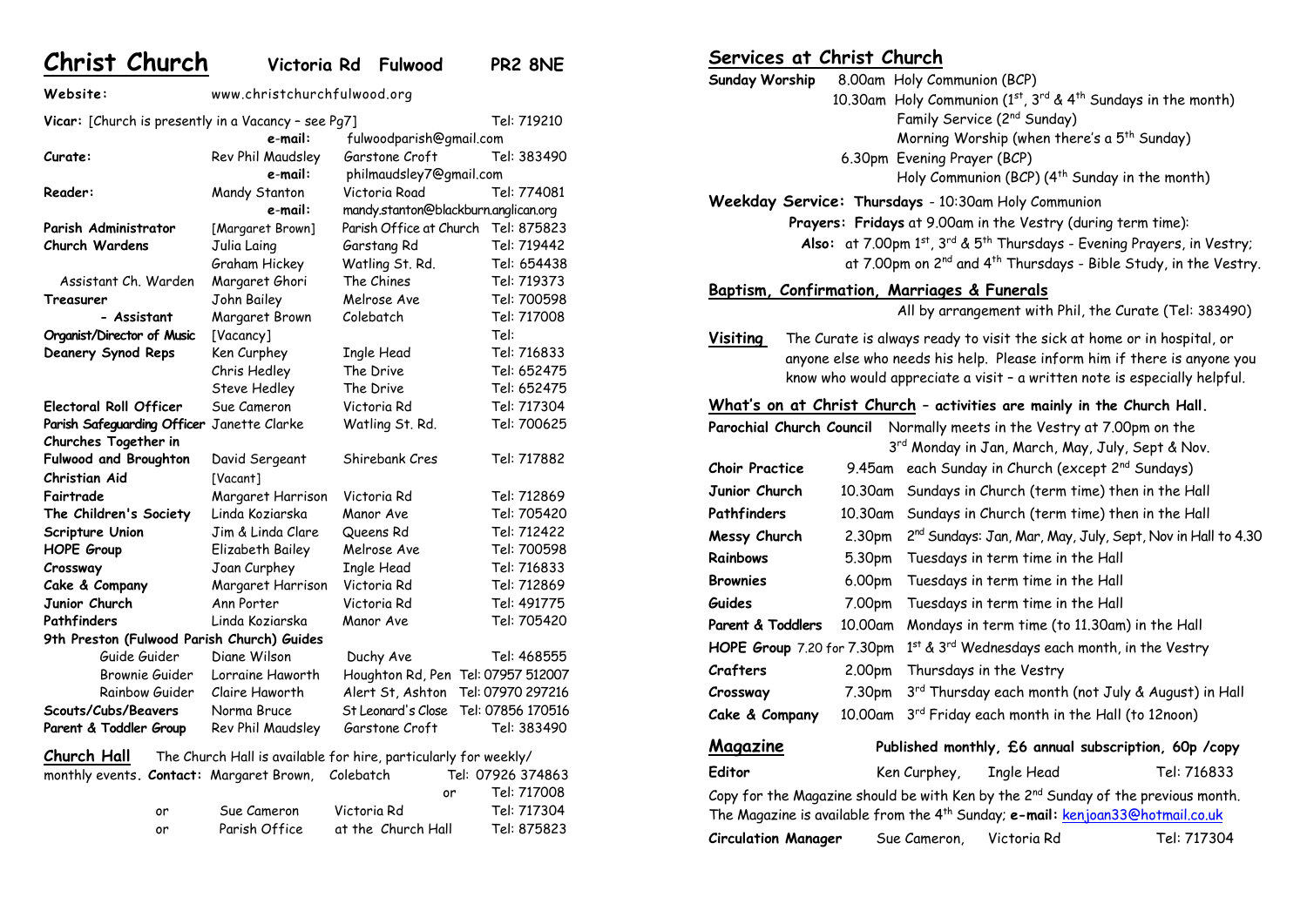### **Church Events in March 2018**



|      | Thur 1 Mar  | 10.30am | Holy Communion Service in Church (each Thurs)                 |
|------|-------------|---------|---------------------------------------------------------------|
|      |             | 11.30am | Churches Together (CTFB) Mtg at Christ Church                 |
|      |             | 7.00pm  | Evening Prayers, Vestry (to 7.30pm) - see inside back cover   |
|      |             | 7.00pm  | Finance Committee Mtg in the Upper Room                       |
| Fri  | 2 Mar       | 9.00am  | Prayers in Church each Friday - see inside back cover         |
|      |             | 2.00pm  | Women's World Day of Prayer Service at OLSE - Pg4             |
| Sun  | 4 Mar       |         | 10.30am Young people in Church before JunChurch/Pathfinders   |
|      |             | 2.30pm  | Messy Church, starts in the Hall (to 4.30pm) - see Pg5        |
| Mon  | 5 Mar       | 7.30pm  | Lent (at Central Methodist) Travelling to God (3/5) - see Pg6 |
| Wed  | 7 Mar       | 10.30am | Sharoe Bay Communion                                          |
|      |             | 7.30pm  | HOPE Group meets in the Vestry - see Pg 6                     |
| Thur | 8 Mar       | 7.00pm  | Bible Study, Vestry (to 8.30pm) - see inside back cover       |
| Sat  | 10 Mar      |         | 10.00am Marthoma Church in Church and Hall                    |
| Sun  | 11Mar       |         | 10.30am Café Church, in the Hall- MOTHERING SUNDAY            |
| Mon  | 12 Mar      | 7.30pm  | Lent in Minster: Travelling to God, with a suitcase (4/5)     |
|      | Tues 13 Mar | 6.45pm  | Scouts: 6th Fulwood 60th Anniversary Service - all welcome    |
|      | Thur 15 Mar | 7.00pm  | Evening Prayers in the Vestry (to 7.30pm)                     |
|      |             | 7.30pm  | Crossway meets in the Hall - see Pg 6                         |
| Sun  | 18 Mar      |         | 10.30am Young people in Church before JunChurch/Pathfinders   |
| Mon  | 19 Mar      | 7.00pm  | PCC in Church                                                 |
|      |             | 7.30pm  | Lent in Minster: Travelling to God (5/5) (Bishop Julian)      |
|      | Wed 21 Mar  | 7.30pm  | HOPE Group - sorry, no meeting tonight - see Pg 6.            |
|      | Thur 22 Mar | 9.30am  | Archbishop Temple School Easter Service - all welcome         |
|      |             | 7.00pm  | Bible Study in the Vestry (to 8.30pm)                         |
| Fri  | 23 Mar      |         | 10.00am Cake and Company in Hall to 12 noon - all welcome     |
| Sun  | 25 Mar      |         | 10.30am PALM Sunday                                           |
|      |             |         | NO Junior Church/Pathfinders (school holiday)                 |
|      | Tues 27 Mar |         | 7.30pm Taizé-style Service for Holy Week                      |
|      | Wed 28 Mar  |         | 11.00am Lunch for Older generation, inc. Communion            |
|      | Thur 29 Mar |         | 11.00am Chrism Eucharist Service at Blackburn Cathedral       |
|      |             |         | 1.15pm Lunch - sign up in church                              |
|      |             |         | 7.30pm Maundy Thursday Communion & Stripping of the Altar     |
| Fri  | 30 Mar      |         | 10.30am Service of the word for all ages                      |
|      |             |         | 2.30pm GOOD FRIDAY: Service of meditation and reflection      |
|      |             |         | and 200<br>$\mathbf{\Lambda}$ –                               |



Sun 1 April Easter Day Services (6.30am, 8am, 10.30am & 6.30pm) Mon 30 April 7.00pm Annual Parochial Church Meetings, in Church

**Forward Notice for April**

### **LENT: give up or take up . . . or even both?** Page 1

As we continue through Lent this month, it's still not too late to join in with our daily church reflections, which include a challenge for us to show acts of kindness to others for the 40 days – talk to myself or Graham for more information as to how you can receive this either by email, text or on paper.



Of course Lent started last month on 14<sup>th</sup> February, which was special because it was Valentine's Day. Lent is the time when

Christians take time to try and live God's way, the way that Jesus showed us. At the end of Lent this month comes Good Friday, when we remember the big love of God on the cross where Jesus died. Then comes Easter Day, when we celebrate that love brings life and joy to the world. Valentine's Day is about love – and so is Lent.

> As we continue through Lent, there are a couple of things we can consider in relation to the love that is at the heart of Lent and Valentine's Day, and the act of love we will remember at Easter time.

Lent is traditionally a time when Christians try to live carefully, and follow the example of Jesus more closely. This often means giving up things for a season; things like chocolate or crisps, social media or TV watching. Love often means giving up something for other people – being unselfish and generous, thoughtful and kind. You could, for example, decide to give up something for Lent and every time you go to do that thing, instead take a second to pray for God's love to be known in the world.

Lent is also a time when Christians decide to take up new ways of living, perhaps giving more away, praying more, reading the Bible more. Sometimes it means doing something that takes a bit of extra time or effort. Love goes the extra mile for other people, taking time to listen, to do new things together and to make a difference to the world. You could decide to take up something for Lent – doing that shares God's love with others. This could be our acts of kindness, or something else that share's the love of God within our community.

**A prayer for Lent:** (Make a heart shape with your hands) **Dear God**, thank you for all the love in our lives and in the world. Help us to share that love with other people each and every day. (Hold both hands out, palms up)



**Dear God**, give us courage to let go of things this Lent. Help us to discover more about following Jesus and sharing his love in the world. (Make a cross shape with your hands)



**Dear God**, as we think about your big love for us this Lent, help us to take up new ways of living. Help us to live generously and make a difference to others. Amen.

Blessings

**Phil**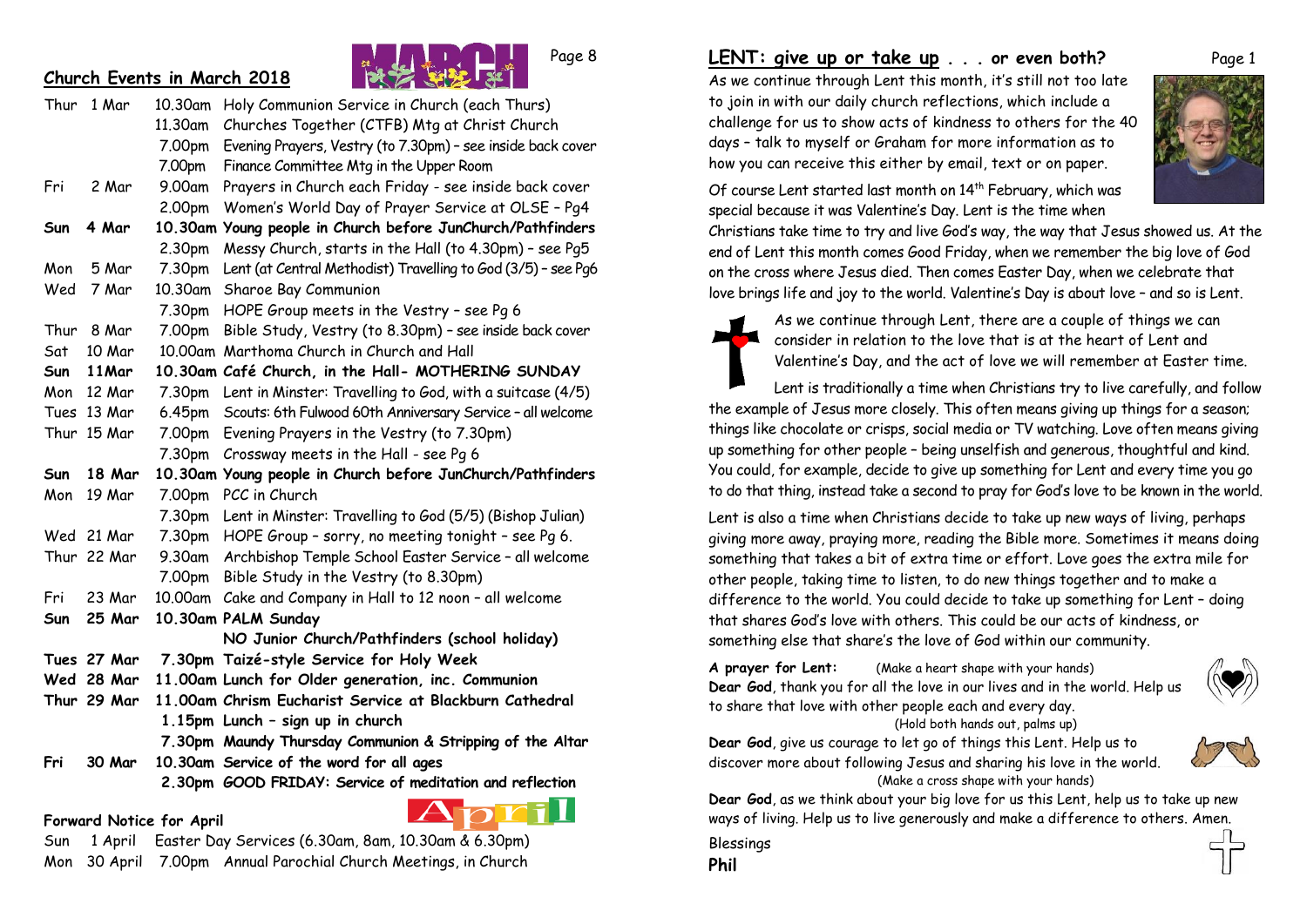#### Page 2

# **Sunday Worship in March**

| 4 <sup>th</sup> Ma <u>rch</u> | 3rd Sunday of Lent          |                                           |
|-------------------------------|-----------------------------|-------------------------------------------|
| 8.00am                        | Holy Communion (BCP)        | <b>BAPI ISM</b>                           |
| 10.30am                       | Holy Communion with Baptism |                                           |
|                               | Welcome:                    | Steve & Chris Hedley                      |
|                               | Prayers:                    | Phil                                      |
|                               |                             | Bread & Wine: Joan & Ken Curphey          |
|                               | Communion Assistants:       | Adrienne Clarkson & Mandy Stanton         |
| Readings:                     | 1 Corinthians 1:18-25       | Paul Jordan                               |
|                               | John 2: 13-22               | Michelle Jordan                           |
| 2.30pm                        |                             | Messy Church, starts in the Hall, see Pg5 |
|                               |                             |                                           |

6.30pm Evening Prayer (BCP) Welcome: Julia Laing

Readings: Exodus 5:1-6:1 Julia Laing Matthew 10: 16-22 Margaret Ghori Psalm: 11



## **11th March MOTHERING Sunday**

8.00am Holy Communion (BCP)

# **10.30am Café Church – in the Hall**

Readings: to come Graham Hickey

Thur 1 Mar Lent – no flowers

 Welcome: David & Jane Dunsmore Prayers: Elizabeth & John

6.30pm Evening Prayer (BCP) Welcome: Margaret Ghori Readings: Exodus 6: 2-13 Brent Sutton

Psalm: 13

**Flowers in March**

Romans 5: 1-11 Karen Sutton



Thur 8 Mar Lent – no flowers Thur 15 Mar Lent – no flowers Thur 22 Mar Lent – no flowers Thur 29 Mar Whole Team - Preparation for Easter Day



#### **Hello from the Bolands** – see photo on the back cover

Hello, we are Chris, Liz, Daniel, Alex and Stella (the dog) and in May we will be moving to join you at Christ Church. As a family we are excited by the move, though it will be with sadness that we leave Grantham as it has been a place of many happy memories for the last 13 years.

Chris will be licensed as Vicar of Christ Church on the 4th June and we are looking forward to sharing ministry with you. As we prepare to come, here is a short introduction to each of us in our own words:

**Chris:** "My call into ministry came to be a pastor teacher. As a preacher I like to dig into the bible passages and to tell stories to help us understand it. Away from the church I enjoy listening to rock music, reading or watching science fiction and I support Liverpool FC. I like to laugh and be funny, but if you ask Daniel and Alex they will tell you I have a terrible sense of humour."

**Liz:** "My passion is to share the gospel with children, and to make the Bible relevant to people now. I currently work as a Primary Schools Worker for a small charity called Grantham Christian Ministries. I hope to be able to continue this ministry when we move. I lead a Scripture Union Beach Mission in Sutton on Sea for two weeks each summer. I enjoy baking (and then eating the baked goods!), reading and walking the dog."

**Daniel:** "I'm 14 years old. I like riding my bike and Scouting. I am excited about moving. I like computing at school as it is my best subject and I find it very fun."

**Alex:** "I am 12 years old. I love gymnastics and Guiding. I am looking forward to moving and meeting new people and trying new things."

Anyway, we are all looking forward to getting to know you better in the

summer. God bless, **The Bolands**

**Induction Service at Christ Church 6.30pm Mon 4th June – ALL welcome. Book the date on your calendar/diary**

### **Save the dates:**

Mon 4th June, 6.30pm, Induction of Rev Chris Boland as Vicar of Christ Church Sat 30th June (am) Ordination Service at Blackburn Cathedral, inc. Emma & Adam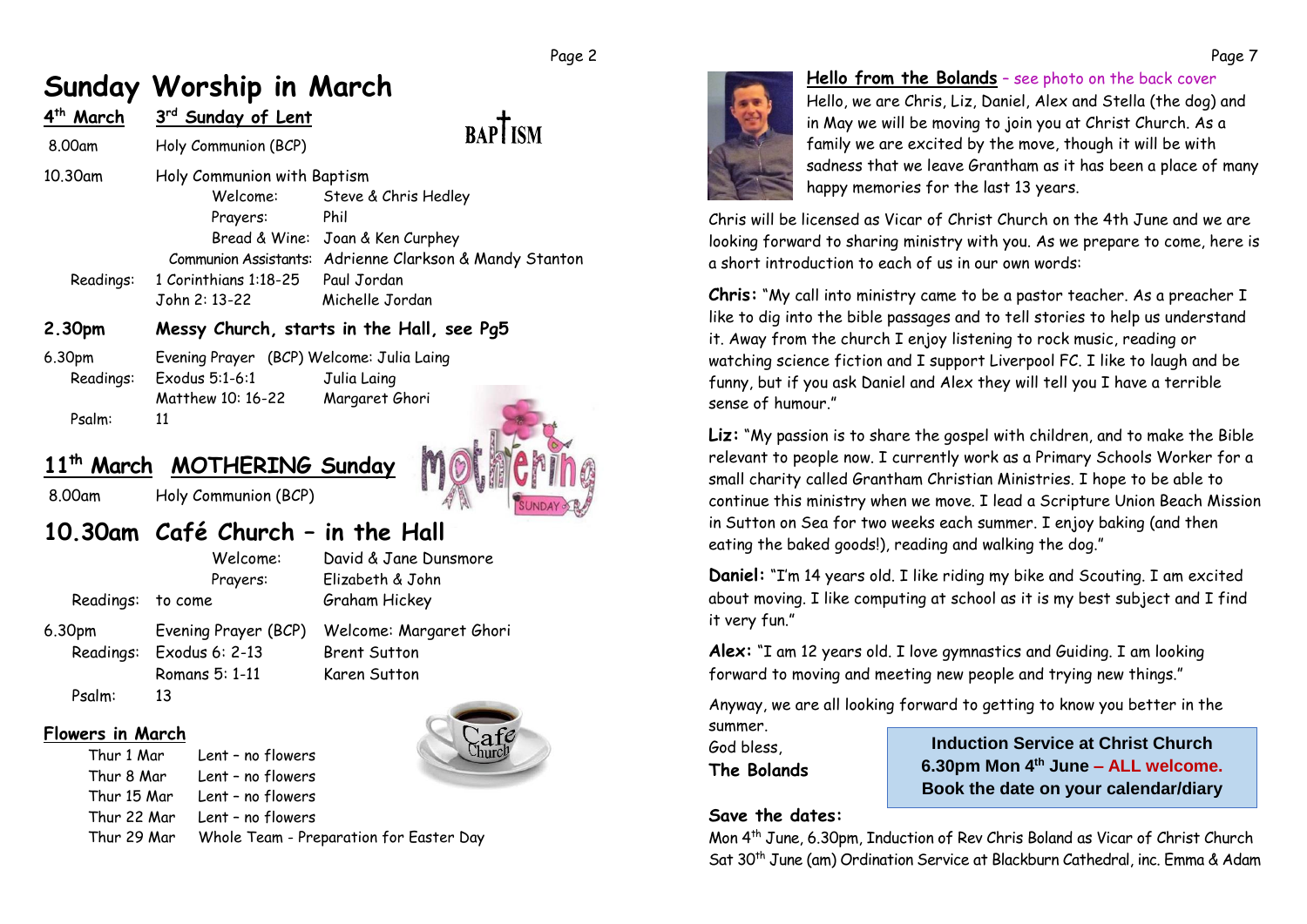

Page 6

**Crossway** In February Sue (Wright) took us on a fascinating journey through Hidden Burma which is a completely different world to ours. Her presentation illustrated their very different culture and brought the country to life.

March's meeting will be so different as we have David Wiles coming along –



he is "The Painting Policeman" and will be demonstrating painting in oils using a Wet on Wet technique. David runs his own courses as he is a fully certified Ross

instructor so if at a later date you would like to paint he would be able to help. The date is Thursday  $15<sup>th</sup>$  March at 7.30pm in The Church Hall.

**A forward notice** – our annual trip this year is on Thursday 19th April when we will be visiting the new Guide Dogs for the Blind Training Centre at Atherton. We will be leaving Fulwood at 9.45am by coach and after the visit we will go to Ena Mill for lunch. The cost is £12 per person. Please sign up in Church a.s.a.p.

### **HOPE Group**



**7th March** – **the Parable of the Doughnuts!** Come to Hope Group to hear a modern story that will illustrate just what

God has done for all of us through the death of His Son on the cross.

**21st March** – NO MEETING TONIGHT

Everyone is welcome to HOPE group. Don't worry if you haven't been before or can't make it to every meeting. We **H O P E**

enjoy fun and fellowship as well as taking opportunities for spiritual growth. Meet in the vestry at church at 7.15 for a 7.30 start finishing at 9pm. We look forward to seeing you. For further information see the website or email Elizabeth on eabailey@blueyonder.co.uk

'May the God of hope fill you with all joy and peace in believing, so that by the power of the Holy Spirit you may abound in hope' (Romans 15:13)

**Parish Contact List** - you'll be receiving a letter! Changes in Government Regulations mean that we have to ask you to formally agree to the Church holding your name/address, etc. We will send you a letter very soon, please just complete the information and return it in the envelope provided. Thank you, Ken Curphey

| 18 <sup>th</sup> March | 5 <sup>th</sup> Sunday of Lent |                               |
|------------------------|--------------------------------|-------------------------------|
| 8.00am                 | Holy Communion (BCP)           |                               |
| 10.30am                | Holy Communion                 |                               |
|                        | Welcome:                       | Bob & Viki Cuthbertson        |
|                        | Prayers:                       | Mandy                         |
|                        | Bread & Wine:                  | Susan Dewhurst & Carol Knight |
|                        | Communion Assistants:          | Joan & Ken Curphey            |
| Readings:              | Hebrews 5: 5-10                | Julia Laing                   |
|                        | John 12: 20-33                 | John Fletcher                 |
| 6.30pm                 | Evening Prayer (BCP)           | Welcome: Margaret Ghori       |
| Readings:              | Exodus 7: 8-24                 | Michael Higgins               |
|                        | Romans 5: 12-end               | Phil McClenaghan              |
| Psalm:                 | 34                             |                               |



| 25 <sup>th</sup> March                  | Palm Sunday                                                                                                                     | 18 1 1 7 <b>1 N</b><br>The                                                                                                   |
|-----------------------------------------|---------------------------------------------------------------------------------------------------------------------------------|------------------------------------------------------------------------------------------------------------------------------|
| 8.00am                                  | Holy Communion (BCP)                                                                                                            |                                                                                                                              |
| 10.30am<br>Readings:                    | Holy Communion<br>Welcome:<br>Prayers:<br>Bread & Wine:<br><b>Communion Assistants:</b><br>Philippians 2: 5-11<br>Mark 11: 1-11 | Dave & Bev Worgan<br>Sue<br>Dorothy Bradley & Trevor Sumner<br>Shirley Duggan & Graham Hickey<br>David Rhodes<br>Bill Seddon |
| 6.30pm<br>Readings:<br>Refreshment Rota | Holy Communion (BCP)<br>Philippians 2: 5-11<br>Matthew 27: 1-54                                                                 | Welcome: Graham Hickey<br>Graham Hickey<br>Ruth Shrubshan                                                                    |
| 4 Mar<br>Sun                            | Linda Clare, Rachel Pitches and Phyl Rhodes                                                                                     |                                                                                                                              |

- Sun 11 Mar **(Café Church)** Chris Banik, Margaret Harrison & Viki Cuthbertson
- Sun 18 Mar Sheila Thompson, Frank & June McCandlish

Sun 25 Mar Doris Sellers, Mary James & Margaret Brown



Page 3